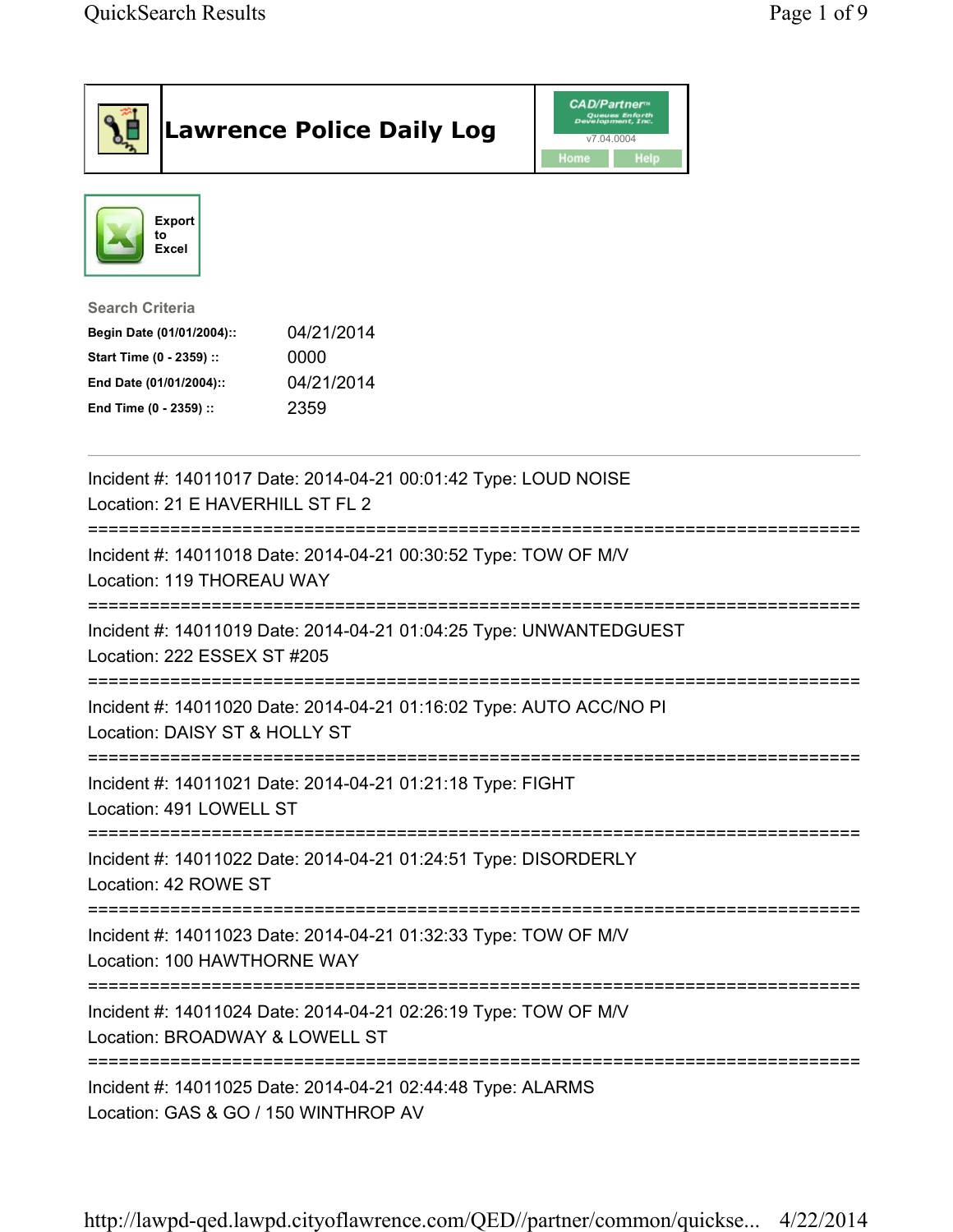=========================================================================== Incident #: 14011026 Date: 2014-04-21 02:49:40 Type: MEDIC SUPPORT Location: 183 PARKER ST =========================================================================== Incident #: 14011027 Date: 2014-04-21 02:54:29 Type: M/V STOP Location: HAVERHILL ST & JACKSON ST =========================================================================== Incident #: 14011028 Date: 2014-04-21 03:28:59 Type: ARREST Location: 360 BROADWAY =========================================================================== Incident #: 14011029 Date: 2014-04-21 03:54:09 Type: M/V STOP Location: 6 CHICKERING ST =========================================================================== Incident #: 14011030 Date: 2014-04-21 04:02:07 Type: M/V STOP Location: 114 & 495 =========================================================================== Incident #: 14011031 Date: 2014-04-21 04:21:53 Type: AUTO ACC/UNK PI Location: LAWRENCE ST & LEXINGTON ST =========================================================================== Incident #: 14011032 Date: 2014-04-21 04:55:31 Type: DISTURBANCE Location: 127 BENNINGTON ST FL 2 =========================================================================== Incident #: 14011033 Date: 2014-04-21 05:19:50 Type: GENERAL SERV Location: 1 GENERAL ST =========================================================================== Incident #: 14011034 Date: 2014-04-21 05:35:51 Type: ALARMS Location: BENITEZ RESIDENCE / 156 MYRTLE ST =========================================================================== Incident #: 14011035 Date: 2014-04-21 05:50:29 Type: STOL/MV/PAS Location: 46 CRESCENT ST =========================================================================== Incident #: 14011036 Date: 2014-04-21 06:57:15 Type: ALARMS Location: COMMONWEALTH NISSAN / 1 COMMONWEALTH DR =========================================================================== Incident #: 14011037 Date: 2014-04-21 07:04:52 Type: MAL DAMAGE Location: 50 ISLAND ST =========================================================================== Incident #: 14011038 Date: 2014-04-21 07:26:46 Type: 209A/SERVE Location: 31-33 MILTON ST =========================================================================== Incident #: 14011039 Date: 2014-04-21 08:27:05 Type: MEDIC SUPPORT Location: 2 BIRCH ST FL 2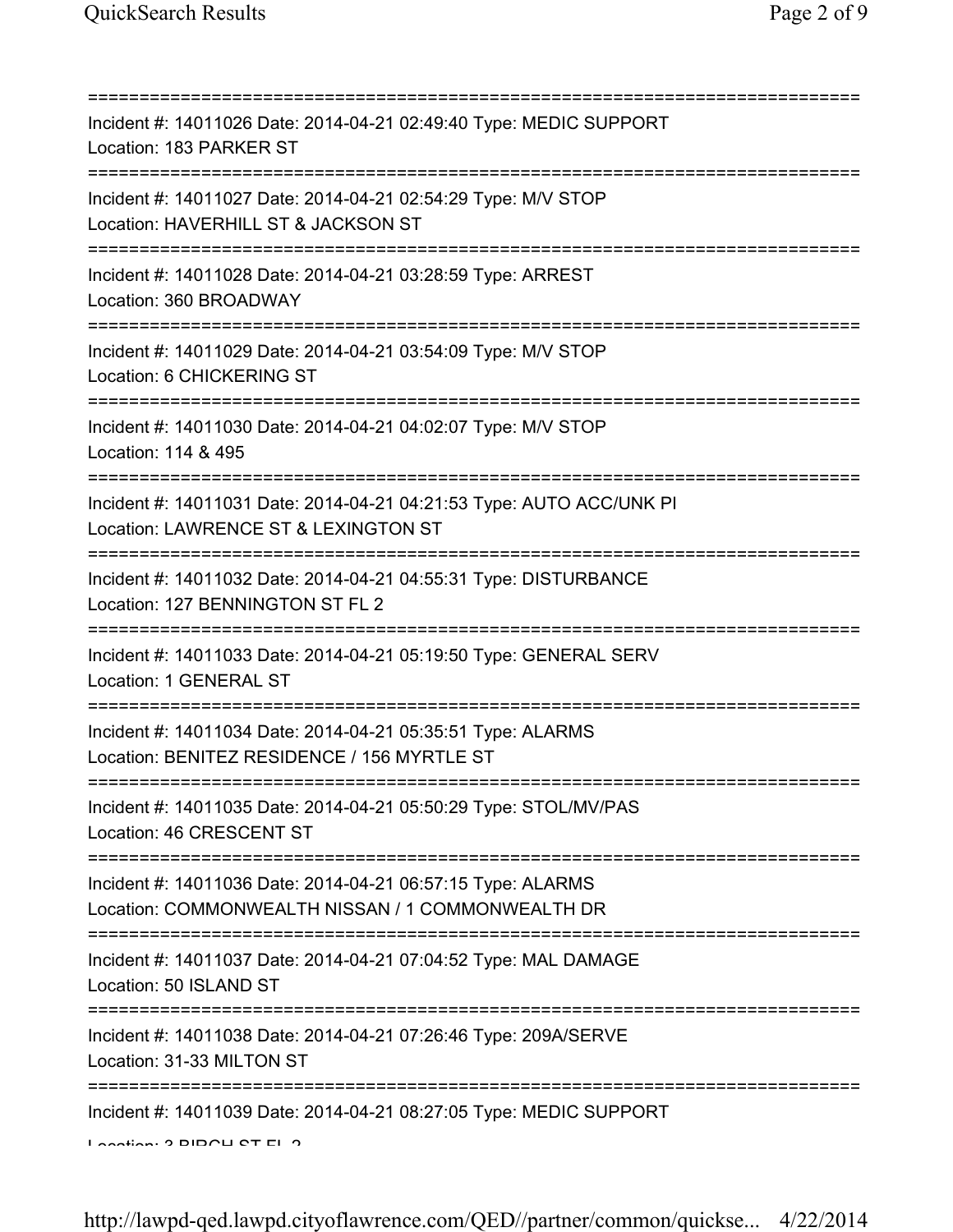| Incident #: 14011040 Date: 2014-04-21 08:42:04 Type: AUTO ACC/NO PI<br>Location: DENNYS / 160 WINTHROP AV<br>=======================        |
|---------------------------------------------------------------------------------------------------------------------------------------------|
| Incident #: 14011041 Date: 2014-04-21 08:49:33 Type: STOL/MV/PAS<br>Location: 95 COLUMBUS AV                                                |
| Incident #: 14011042 Date: 2014-04-21 09:12:42 Type: AUTO ACC/NO PI<br>Location: THORNTON AV & WATER ST<br>==========================       |
| Incident #: 14011043 Date: 2014-04-21 09:42:59 Type: ROBBERY ARMED<br>Location: 187 ESSEX ST                                                |
| Incident #: 14011044 Date: 2014-04-21 09:54:01 Type: 209A/SERVE<br>Location: 31 MILTON ST<br>===================================            |
| Incident #: 14011045 Date: 2014-04-21 10:06:10 Type: MV/BLOCKING<br>Location: ESSEX ST & MILTON ST<br>===================================== |
| Incident #: 14011046 Date: 2014-04-21 10:09:17 Type: AUTO ACC/NO PI<br>Location: 380 S UNION ST<br>=============                            |
| Incident #: 14011047 Date: 2014-04-21 10:25:37 Type: LIC PLATE STO<br>Location: 12 CANTERBURY ST                                            |
| Incident #: 14011048 Date: 2014-04-21 10:28:57 Type: MV/BLOCKING<br>Location: 47 SAUNDERS ST                                                |
| Incident #: 14011049 Date: 2014-04-21 10:33:52 Type: ALARM/BURG<br>Location: 4 RIVERVIEW PL                                                 |
| Incident #: 14011050 Date: 2014-04-21 10:51:04 Type: DISTURBANCE<br>Location: 163 WEST ST                                                   |
| Incident #: 14011051 Date: 2014-04-21 11:03:50 Type: AUTO ACC/NO PI<br>Location: DENNYS / 160 WINTHROP AV                                   |
| Incident #: 14011052 Date: 2014-04-21 11:26:02 Type: LIC PLATE STO<br>Location: 101 SHAWSHEEN RD                                            |
| Incident #: 14011053 Date: 2014-04-21 11:29:48 Type: MV/BLOCKING                                                                            |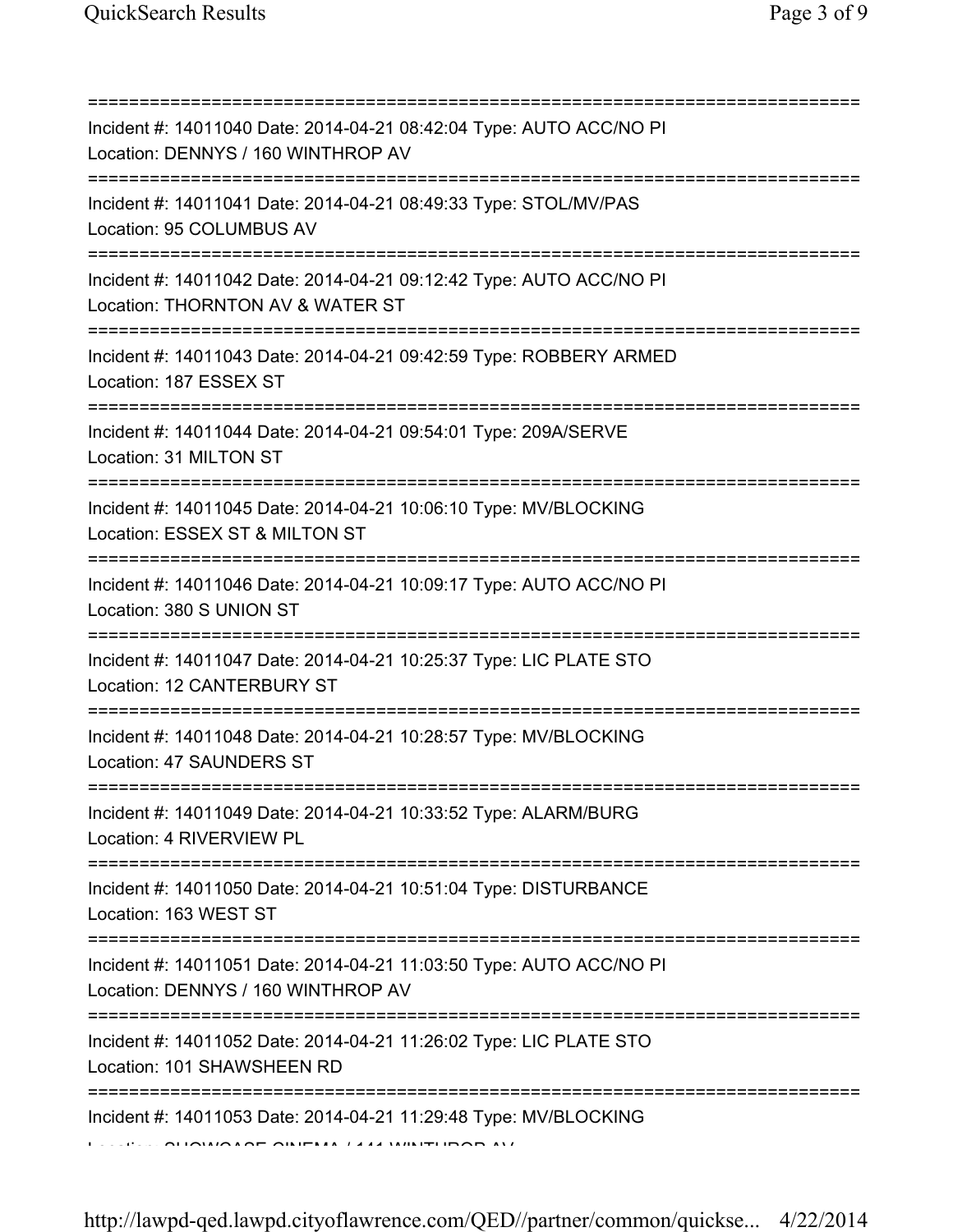=========================================================================== Incident #: 14011054 Date: 2014-04-21 11:52:07 Type: UNATENEDCHILD Location: 174 E HAVERHILL ST =========================================================================== Incident #: 14011055 Date: 2014-04-21 12:02:27 Type: MEDIC SUPPORT Location: 106 F HAVERHILL ST =========================================================================== Incident #: 14011056 Date: 2014-04-21 12:09:00 Type: ALARM/BURG Location: LAWRENCE BOYS + GIRLS CLUB / 136 WATER ST =========================================================================== Incident #: 14011057 Date: 2014-04-21 12:11:47 Type: STOL/MV/PAS Location: 75 HANCOCK ST =========================================================================== Incident #: 14011058 Date: 2014-04-21 12:15:38 Type: HIT & RUN M/V Location: 67 BROMFIELD ST =========================================================================== Incident #: 14011059 Date: 2014-04-21 12:15:43 Type: ARREST Location: WASHINGTON MILLS / 270 CANAL ST =========================================================================== Incident #: 14011060 Date: 2014-04-21 12:25:03 Type: ALARM/BURG Location: BAEZ-JOHNSON RESD / 173 NEWBURY ST =========================================================================== Incident #: 14011061 Date: 2014-04-21 12:41:12 Type: NOISE ORD Location: 31 KATHERINE ST =========================================================================== Incident #: 14011062 Date: 2014-04-21 12:42:57 Type: INVESTIGATION Location: 99 SUMMER ST =========================================================================== Incident #: 14011063 Date: 2014-04-21 12:45:41 Type: ALARM/HOLD Location: 270 CANAL ST #309 =========================================================================== Incident #: 14011064 Date: 2014-04-21 12:46:10 Type: DOMESTIC/PAST Location: 272 E HAVERHILL ST FL 1STFL =========================================================================== Incident #: 14011065 Date: 2014-04-21 12:47:01 Type: ALARM/BURG Location: CASTILLO RESD / 18 FALMOUTH ST =========================================================================== Incident #: 14011066 Date: 2014-04-21 12:49:30 Type: SUS PERS/MV Location: AMES ST & WATER ST =========================================================================== Incident #: 14011067 Date: 2014-04-21 12:57:56 Type: ALARM/BURG Location: 579 ANDOVER ST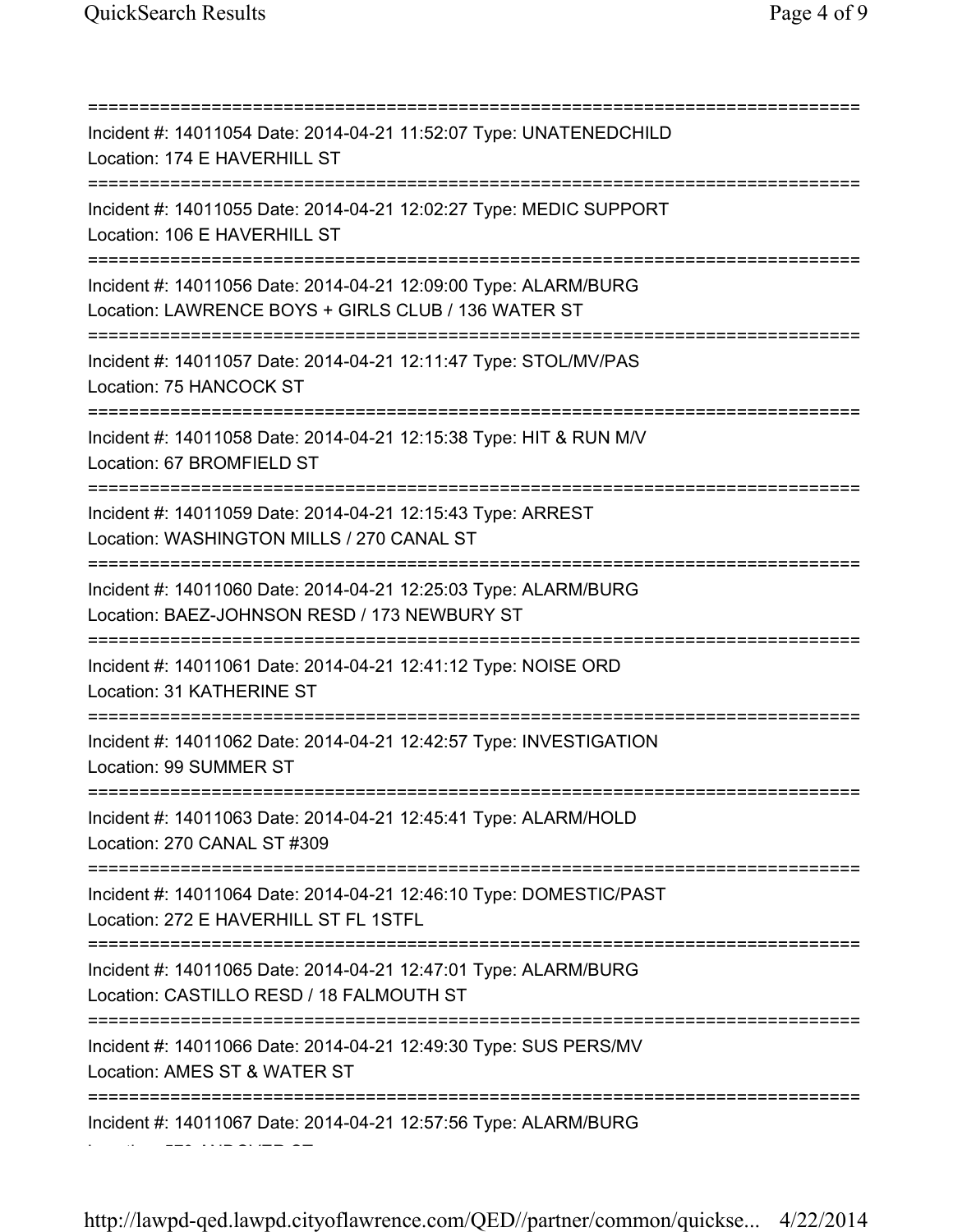=========================================================================== Incident #: 14011068 Date: 2014-04-21 12:59:01 Type: SUS PERS/MV Location: 5 SCHOOL ST =========================================================================== Incident #: 14011069 Date: 2014-04-21 13:12:36 Type: CK WELL BEING Location: 53 AUBURN ST #APT B =========================================================================== Incident #: 14011070 Date: 2014-04-21 13:16:39 Type: NOISE ORD Location: FERRY ST & HOME ST =========================================================================== Incident #: 14011071 Date: 2014-04-21 13:26:40 Type: TRESPASSING Location: 1 GROTON ST =========================================================================== Incident #: 14011072 Date: 2014-04-21 13:29:30 Type: B&E/PAST Location: 479 BROADWAY =========================================================================== Incident #: 14011073 Date: 2014-04-21 13:41:57 Type: ANIMAL COMPL Location: 85 BRADFORD ST =========================================================================== Incident #: 14011074 Date: 2014-04-21 13:52:53 Type: MEDIC SUPPORT Location: TEDESCHI / 390 S UNION ST =========================================================================== Incident #: 14011075 Date: 2014-04-21 13:57:22 Type: DOMESTIC/PROG Location: 115 S UNION ST =========================================================================== Incident #: 14011076 Date: 2014-04-21 14:00:27 Type: AUTO ACC/UNK PI Location: 311 E HAVERHILL ST =========================================================================== Incident #: 14011078 Date: 2014-04-21 14:15:42 Type: CK WELL BEING Location: 193 BAILEY ST FL 3RDFL =========================================================================== Incident #: 14011077 Date: 2014-04-21 14:18:08 Type: TOW OF M/V Location: SAM'S FOOD STORE / 389 BROADWAY =========================================================================== Incident #: 14011079 Date: 2014-04-21 14:26:29 Type: FIGHT Location: 239 FARNHAM ST =========================================================================== Incident #: 14011080 Date: 2014-04-21 14:29:50 Type: CK WELL BEING Location: 111 THOREAU WAY #APT826 =========================================================================== Incident #: 14011081 Date: 2014-04-21 15:00:01 Type: RECOV/STOL/MV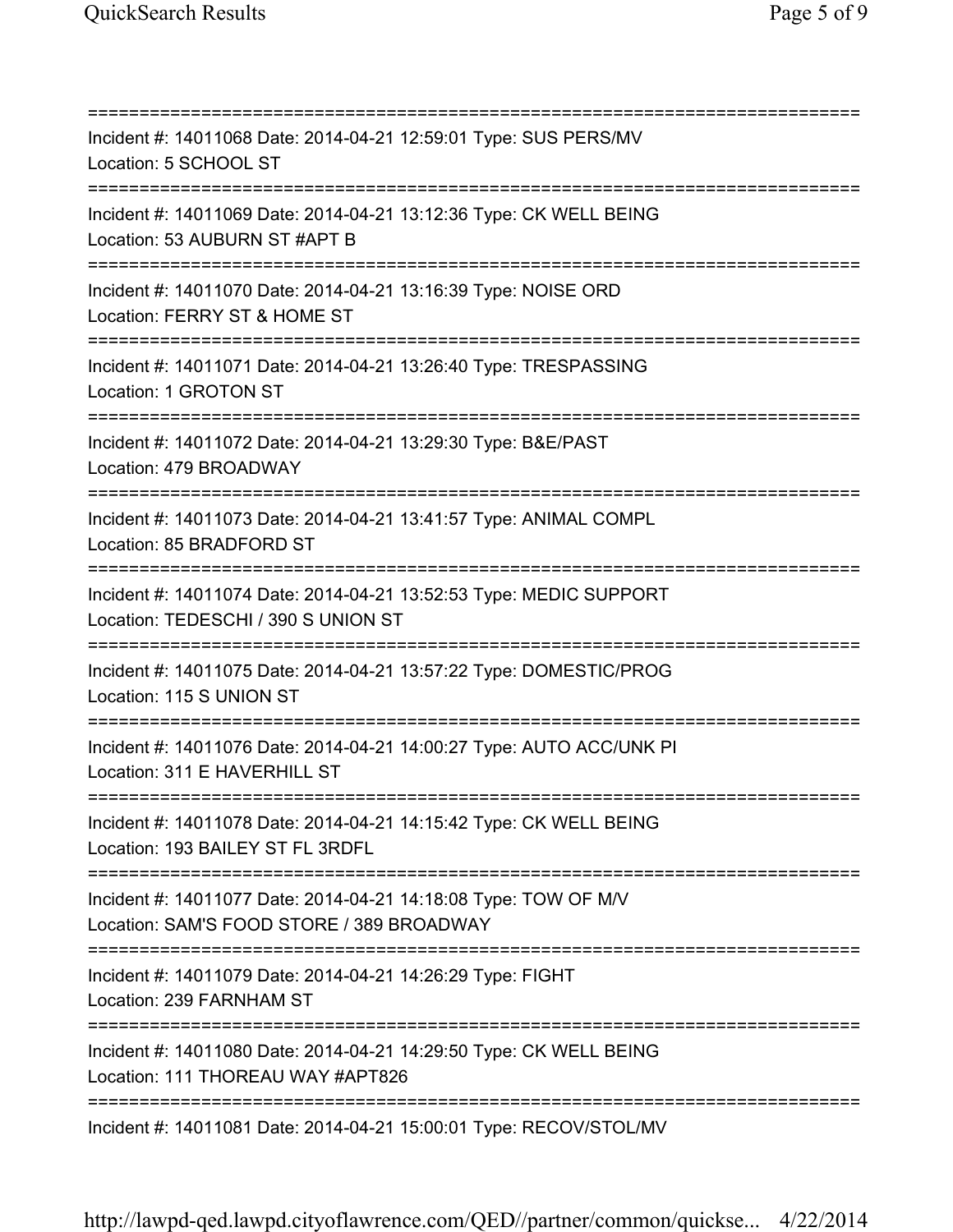=========================================================================== Incident #: 14011082 Date: 2014-04-21 15:16:13 Type: ALARM/BURG Location: LAWRENCE BOYS + GIRLS CLUB / 136 WATER ST =========================================================================== Incident #: 14011083 Date: 2014-04-21 15:52:33 Type: LIC PLATE STO Location: 99 TREMONT ST =========================================================================== Incident #: 14011084 Date: 2014-04-21 15:53:47 Type: B&E/PAST Location: 68 TRENTON ST FL 4 =========================================================================== Incident #: 14011085 Date: 2014-04-21 15:56:57 Type: LARCENY/PAST Location: HENRY JEWLERS / 77 ESSEX ST =========================================================================== Incident #: 14011086 Date: 2014-04-21 16:02:18 Type: RECOV/STOL/MV Location: MELVIN ST & WINTER ST =========================================================================== Incident #: 14011087 Date: 2014-04-21 16:06:03 Type: SUS PERS/MV Location: 64 FLORAL ST =========================================================================== Incident #: 14011088 Date: 2014-04-21 16:21:29 Type: UNWANTEDGUEST Location: TACO BELL / 79 WINTHROP AV =========================================================================== Incident #: 14011089 Date: 2014-04-21 16:26:41 Type: SUS PERS/MV Location: 47 EUTAW ST =========================================================================== Incident #: 14011090 Date: 2014-04-21 16:36:21 Type: TOW OF M/V Location: AMESBURY ST & CANAL ST =========================================================================== Incident #: 14011091 Date: 2014-04-21 16:43:18 Type: ALARM/BURG Location: LAWRENCE/METHUEN FAMILY COALIT / 112 E HAVERHILL ST FL 2 =========================================================================== Incident #: 14011092 Date: 2014-04-21 16:46:57 Type: MV/BLOCKING Location: BROOKFIELD ST & KENNETH ST =========================================================================== Incident #: 14011093 Date: 2014-04-21 16:51:55 Type: LARCENY/PAST Location: 3 ROBERTA LN =========================================================================== Incident #: 14011095 Date: 2014-04-21 16:56:54 Type: NOISE ORD Location: 74B WOODLAND ST =========================================================================== Incident #: 14011094 Date: 2014-04-21 16:57:14 Type: AUTO ACC/UNK PI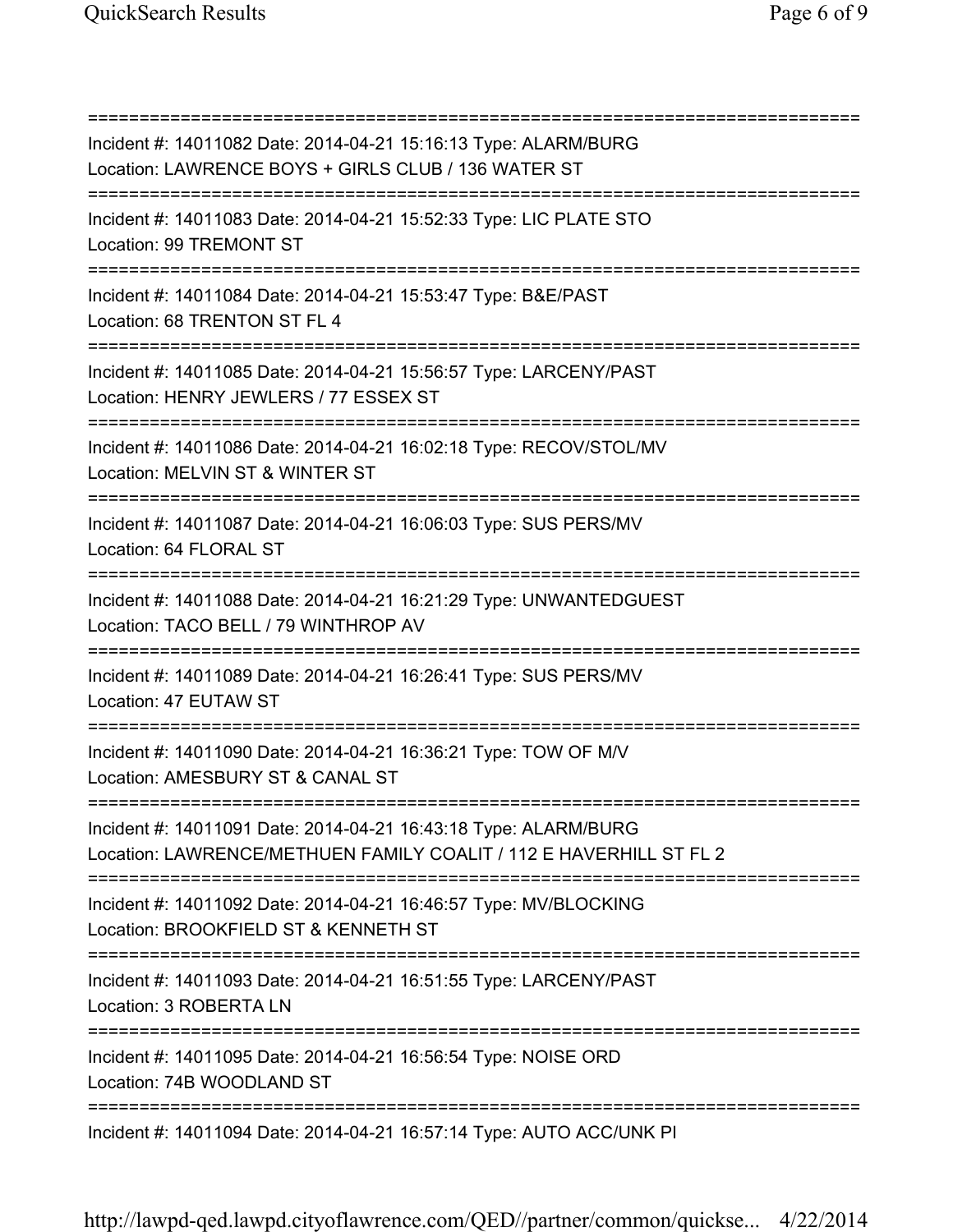| Location: 73 WINTHROP AV                                                                                                           |
|------------------------------------------------------------------------------------------------------------------------------------|
| Incident #: 14011096 Date: 2014-04-21 17:11:02 Type: GENERAL SERV<br>Location: WILLIAM ST & YOUNG AV                               |
| Incident #: 14011097 Date: 2014-04-21 17:28:16 Type: ALARM/BURG<br>Location: PARTHUM SCHOOL / 258 E HAVERHILL ST                   |
| Incident #: 14011098 Date: 2014-04-21 17:28:41 Type: LOUD NOISE<br>Location: 5 BLASER CT                                           |
| Incident #: 14011099 Date: 2014-04-21 17:53:42 Type: SHOPLIFTING<br>Location: MARKET BASKET / 700 ESSEX ST                         |
| Incident #: 14011100 Date: 2014-04-21 18:07:30 Type: STOL/MV/PAS<br>Location: 7 BOXFORD ST                                         |
| Incident #: 14011101 Date: 2014-04-21 18:10:22 Type: GENERAL SERV<br>Location: 251 FERRY ST                                        |
| ============================<br>Incident #: 14011102 Date: 2014-04-21 18:21:43 Type: MEDIC SUPPORT<br>Location: 127 GARDEN ST FL 3 |
| Incident #: 14011103 Date: 2014-04-21 18:23:27 Type: LIC PLATE STO<br>Location: 37 TEWKSBURY ST                                    |
| Incident #: 14011104 Date: 2014-04-21 18:31:16 Type: LOUD NOISE<br>Location: BUSWELL ST & LEXINGTON ST                             |
| Incident #: 14011105 Date: 2014-04-21 18:39:49 Type: LOUD NOISE<br>Location: 87 FERRY ST                                           |
| Incident #: 14011106 Date: 2014-04-21 18:43:45 Type: MAL DAMAGE<br>Location: 93 HANCOCK ST                                         |
| Incident #: 14011107 Date: 2014-04-21 18:48:45 Type: SUS PERS/MV<br>Location: 2 KINGSTON ST                                        |
| Incident #: 14011109 Date: 2014-04-21 18:54:34 Type: TOW OF M/V<br>Location: 65 WARREN ST                                          |
| Indidnat # 44044400 Data: 0044 04 140.54.44 Time: TDECDACCINIO                                                                     |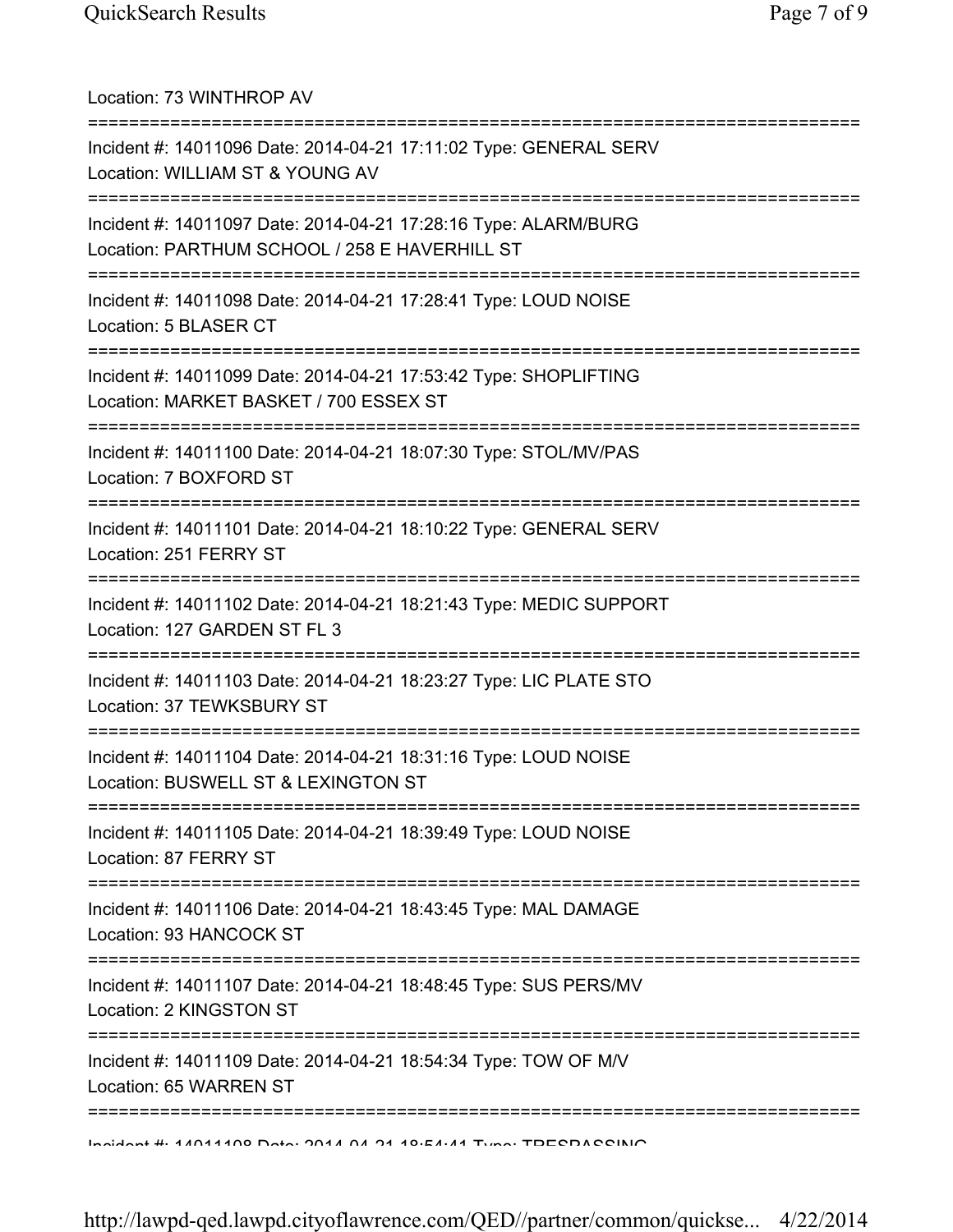| Location: WALGREENS / 220 S BROADWAY<br>====================================                                                            |
|-----------------------------------------------------------------------------------------------------------------------------------------|
| Incident #: 14011110 Date: 2014-04-21 18:57:42 Type: RECOV/STOL/MV<br>Location: 97 BODWELL ST                                           |
| Incident #: 14011111 Date: 2014-04-21 19:04:17 Type: LOUD NOISE<br>Location: 86 PHILLIPS ST                                             |
| Incident #: 14011112 Date: 2014-04-21 19:06:36 Type: NOTIFICATION<br>Location: 94 BAILEY ST #1<br>==============================        |
| Incident #: 14011113 Date: 2014-04-21 19:18:51 Type: LOUD NOISE<br>Location: 89 BROOKFIELD ST                                           |
| Incident #: 14011114 Date: 2014-04-21 19:30:21 Type: NOISE ORD<br>Location: 67 E HAVERHILL ST                                           |
| Incident #: 14011115 Date: 2014-04-21 19:46:33 Type: ALARMS<br>Location: 47 TEXAS AV #1<br>:===================================         |
| Incident #: 14011116 Date: 2014-04-21 20:11:42 Type: TOW OF M/V<br>Location: CVS / 266 BROADWAY                                         |
| Incident #: 14011117 Date: 2014-04-21 20:19:59 Type: MEDIC SUPPORT<br>Location: LAWRENCE GENERAL HOSPITAL / 1 GENERAL ST                |
| Incident #: 14011118 Date: 2014-04-21 20:49:38 Type: SUS PERS/MV<br>Location: 163 UNION ST                                              |
| Incident #: 14011119 Date: 2014-04-21 21:05:29 Type: UNWANTEDGUEST<br>Location: 39 HANCOCK ST #913                                      |
| ====================================<br>Incident #: 14011120 Date: 2014-04-21 21:12:18 Type: LOUD NOISE<br>Location: 272 E HAVERHILL ST |
| =============================<br>Incident #: 14011121 Date: 2014-04-21 21:22:58 Type: ASSSIT OTHER PD<br>Location: 124 BAILEY ST        |
| Incident #: 14011122 Date: 2014-04-21 21:27:10 Type: LIC PLATE STO<br>Location: 4 PERRY AV                                              |
|                                                                                                                                         |

http://lawpd-qed.lawpd.cityoflawrence.com/QED//partner/common/quickse... 4/22/2014